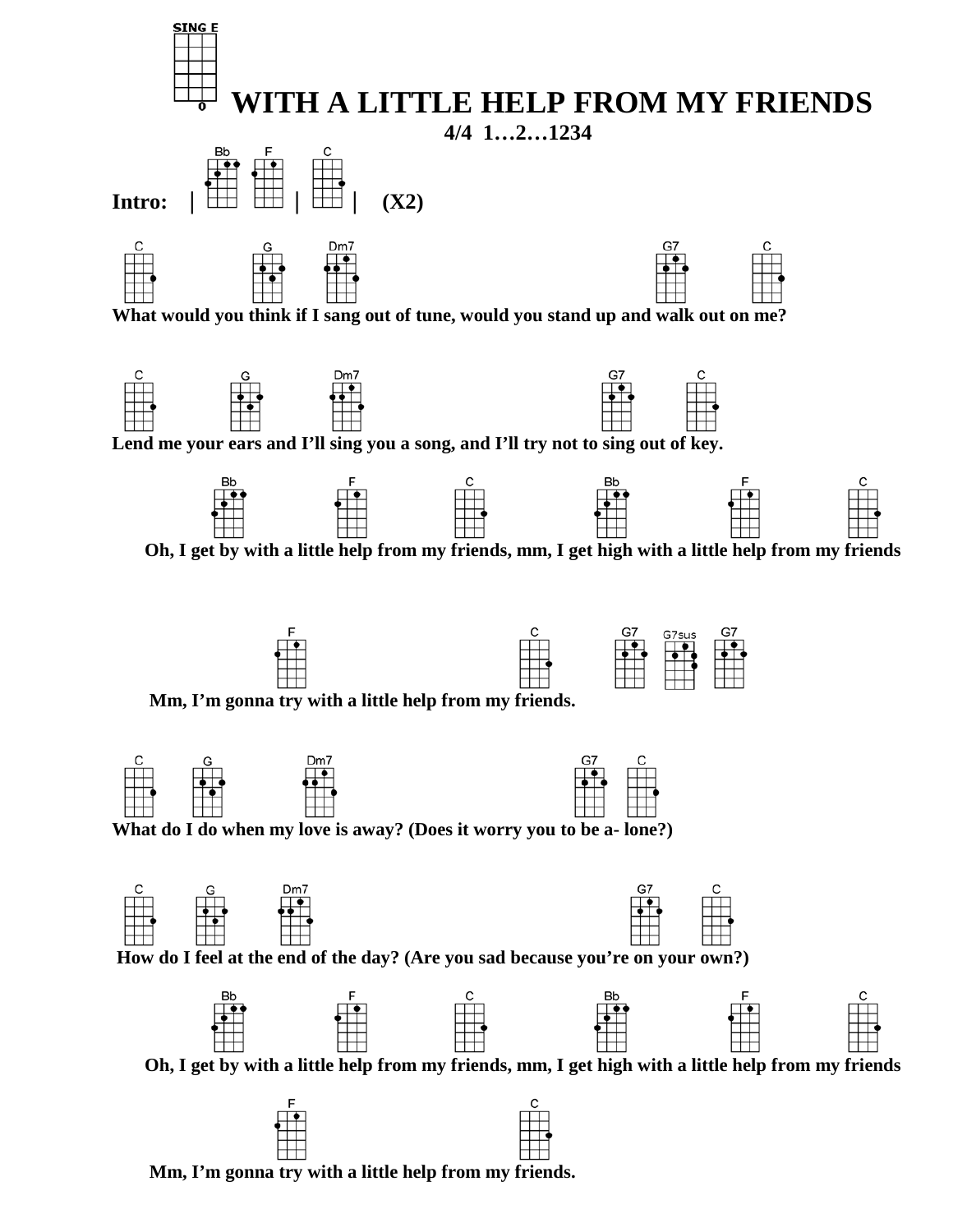## **p2. With a Little Help From My Friends**



 **Yes, I get by with a little help from my friends, with a little help from my friends.**